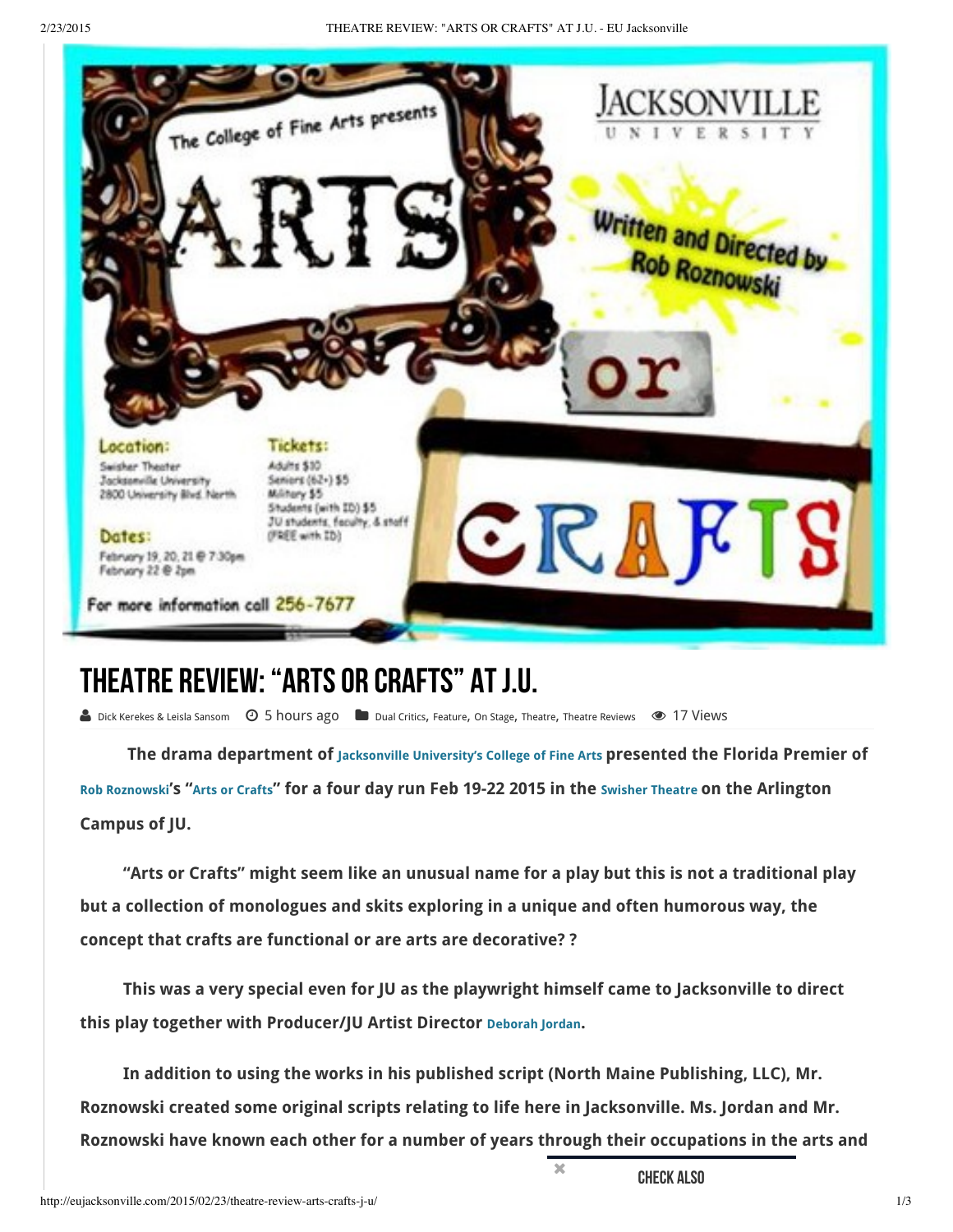this is what enabled his visit and this excellent collaboration and  $\frac{1}{162}$   $\frac{1}{25}$ <sup>TH</sup> ANNUAL PUTMAN COUNTY

The eight JU students who played twenty or more roles  $\overline{I} = \overline{I} \overline{O}$   $\overline{CI}$   $\overline{23}$   $\overline{24}$   $\overline{25}$   $\overline{738}$  the program: Emilee Estep, Adda Laplacliere Fuenmayor,Lexi Inches Controller, Adam Keller, Sarah Pamplin, Brandon Paris, and Jamil Adjur-Rahman. These eight The ATCHEW: THE 25TH ANNUAL due re obviously enjoying the demanding challenge of all those  $I_{\text{II}}$  PUTNAM COUNTY SPELLING BEE ing involved in doing 30 scene changes in 90 minutes. What an performer to have the chance to play in the course of one  $\frac{1}{\text{This}}}$  many different characters,



using variety of accents and changing into colorful costumes frequently.  $\lambda$ 

This was a very professional production, from top to bottom. It started with Set and Lighting Design by Brandon Lettow. The entire large Swisher Stage was used. At each end were armories where costumes were hung, and shelves used for props in the show. Center stage carpeted circular risers where most of the action place. Behind this were three large video screens used to project the titles of each skit before it was performed.

The many costumes were the creation of Costumer Curtis William, who also contributed some choreography for some of the scenes that required it

To quote from the Norman Main Plays website: This fast –paced interactive show takes a comical look at the thin line that often separates " art" from "craft". Each skit had an intriguing title. Some of them were "Plum or Plumb", "Boobs or Boos" "Hyperbole or Hyper-Bal", "Fable or Feeble". Well, you get the idea.

One of my favorites concern the origin of hobbies, with the idea that hobbies of all types were conceived by people in every generation and country because they were bored, bored, bored.

"Fair or Fare" was about a couple who offers a street dancer one dollar for a performance. After an elaborate exhausting display of dancing prowess, the female partner of the couple, takes back the dollar, saying she did not like the dance.

One of the original skits about Jacksonville, was not listed in the program, but concerned MOCA. Two ladies were discussing the merits of nude pictures and if they were pornography. They took out an I-pad and googled "Disgusting nude photo in Jacksonville" and up came a photo on display of the wall of MOCA. You had to be there to appreciate this skit, very funny and well done.

A final note about the content of the show. Before Act II, cast members briefly came out with their impressions of the staff that put this show together, like Ms Jordan, Mr. Roznowski, etc.